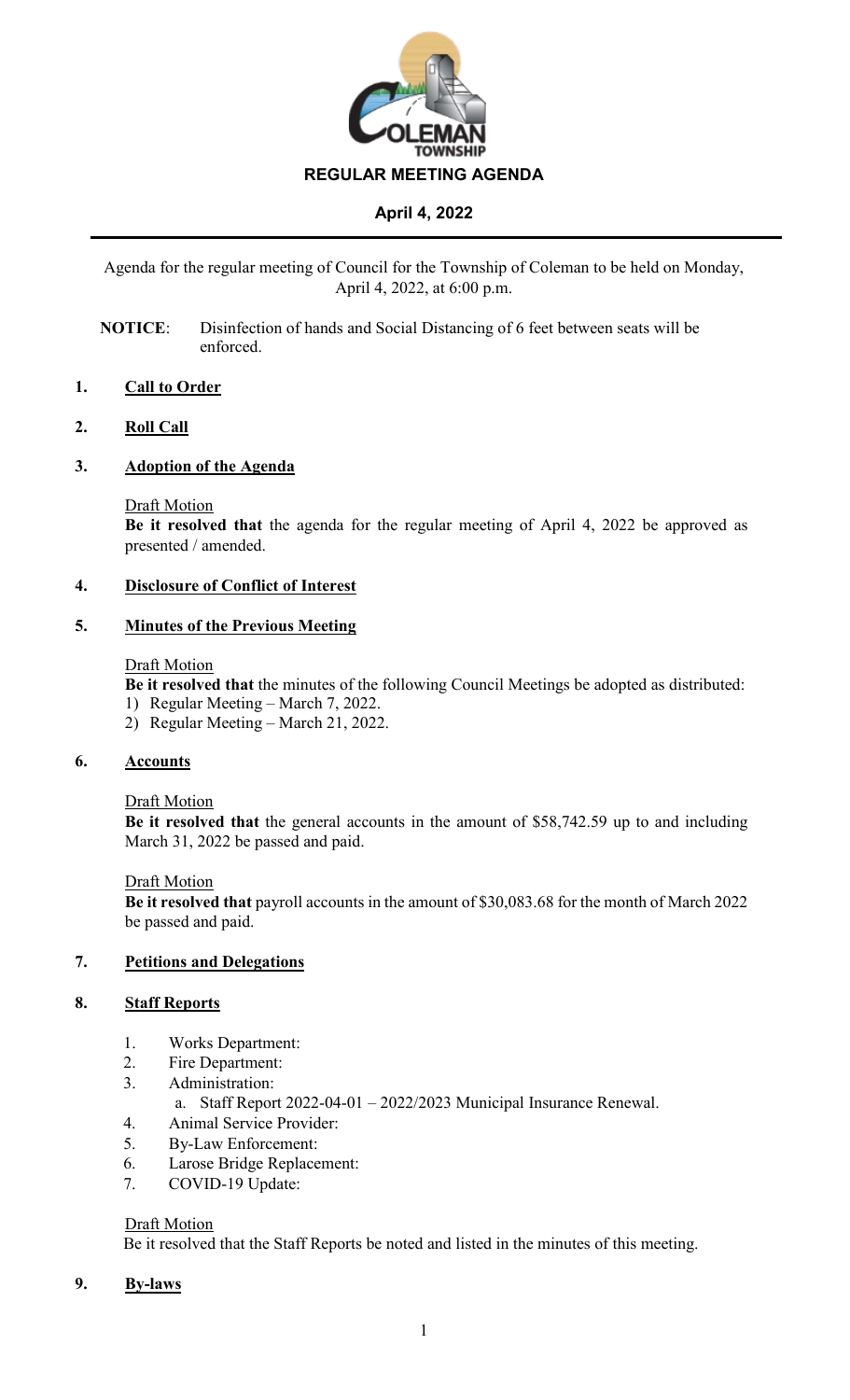

9.1. By-law No. 22-15, to adopt the 2022 Municipal Budget.

### Draft Motion

**Be it resolved that** By-Law No. 22-15 being a by-law to adopt the 2022 Municipal Budget for the Township of Coleman be read a first and second time.

### Draft Motion

**Be it resolved that** By-Law No. 22-15 be read a third and final time and be passed and enacted.

9.2. By-law No. 22-16, Bass Lake Park Operator Contract

#### Draft Motion

Be it resolved that By-Law No. 22-16 being a by-law to enter into an Agreement with Dan Hackett for the Operation of Bass Lake Park Campground for the 2022, 2023 and 2024 Summer Seasons be read a first and second time.

#### Draft Motion

Be it resolved that By-Law No. 22-16 be read a third and final time and be passed and enacted.

9.3. Tax Rate By-law No. 22-17.

### Draft Motion

**Be it resolved that** By-law No. 22-17, being a By-law to provide for the adoption of tax rates, and to further provide for penalty and interest in default of payment thereof for 2020 to adopt the current estimates for the year 2020, and set a cut-off date for the frozen assessment listing be read a first and second time.

### Draft Motion

**Be it resolved that** By-law No. 22-17, being a By-law to provide for the adoption of tax rates, and to further provide for penalty and interest in default of payment thereof for 2022 to adopt the current estimates for the year 2022, and set a cut-off date for the frozen assessment listing be read a third and final time and be passed and enacted.

### **10. Business Arising from the Minutes**

### **11. New Business**

- 11.1. Conferences:
- 11.2. Motions:
	- 11.2.1. Correspondence for the Municipality of South Huron dated March 15, 2022 regarding resolution in support of AMO's letter sent to the Solicitor General of Ontario regarding concerns with the proposed regulation regarding Fire Fighter Certification.

# **12. Committee Reports**

- 12.1 Public Works
- 12.2 Finance
- 12.3 Government Liaison, TeMAG and TMA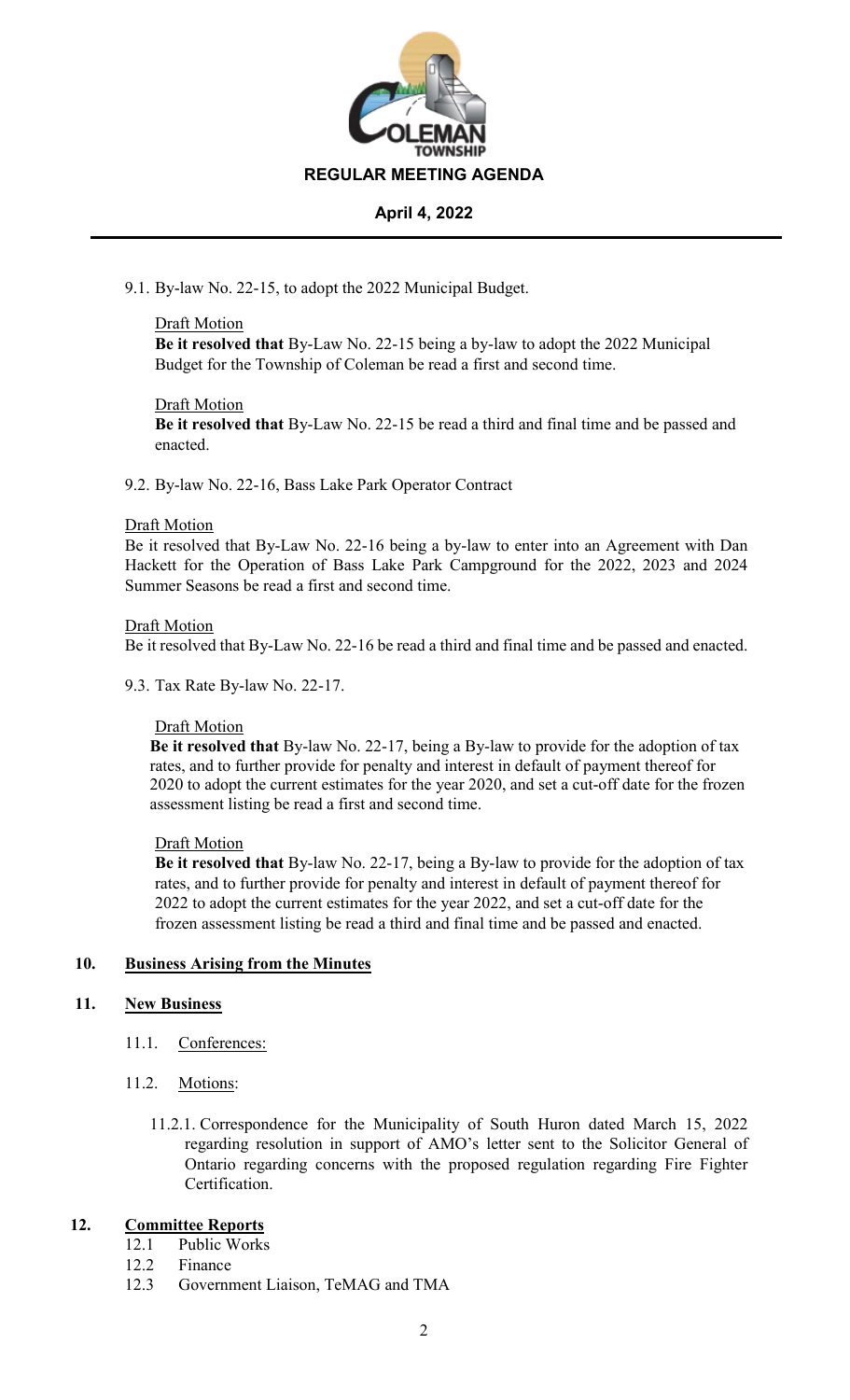

# 12.4 Tourism & Recreation

## **13. Correspondence**

| Item<br>No.      | <b>Received</b><br><b>Date</b> | Originator                    | <b>Subject</b>                                  |
|------------------|--------------------------------|-------------------------------|-------------------------------------------------|
| 13.1<br>March 28 |                                | Association of Municipalities | AMO Policy Update – Child Care                  |
|                  |                                | of Ontario                    | Agreement                                       |
| 13.2             | March 22                       | City of Barrie                | Correspondence – Joint and Several<br>Liability |
|                  |                                | District of Temiskaming       | Municipal Reimbursement for                     |
| 13.3             | March 24                       | <b>Social Services</b>        | Northern Fire Services                          |
|                  |                                |                               |                                                 |
|                  |                                | <b>Administration Board</b>   |                                                 |
| 13.4             | March 17                       | Municipality of Mississippi   | Resolution 080-22 Joint and Several             |
|                  |                                | Mills                         | Liability Reform                                |
| 13.5             | March 22                       | Ontario Clean Water Agency    | New OCWA President and CEO                      |
|                  | March 28                       | North Algona Wilberforce      | Dissolve Ontario Land Tribunal                  |
| 13.6             |                                | Township                      |                                                 |
|                  | March 18                       | Northumberland County         | Northumberland County Resolution of             |
| 13.7             |                                |                               | Support – Revolving Door of Justice             |
| 13.8             | March 22                       | City of Port Colborne         | Proclamation - Year of the Garden               |
| 13.9             | March 22                       | City of Quinte West           | Resolutions – "Renovictions" Support            |
|                  |                                |                               | Request                                         |
| 13.10            | March 22                       | Timiskaming Health Unit       | <b>COVID Rules Update</b>                       |
| 13.11            | March 28                       | Temiskaming Municipal         | March 22 Board Highlights, Activities           |
|                  |                                | <b>Services Association</b>   | and Planning for 2022                           |
|                  |                                | City of Waterloo              | Resolution from the City of Waterloo            |
| 13.12            | March 23                       |                               | passed March 21, 2022 re: Ontario               |
|                  |                                |                               | Must Build Right the First Time                 |

### Draft Motion

Be it resolved that correspondence items 13.1 to 13.12 be noted, filed and recorded in the minutes of this meeting.

## **14. Notice of Motion**

# **15. In camera (closed) session**

### **Draft Motion**

**Whereas** Section 239(2) states that a meeting or part of a meeting may be closed to the public if the subject matter being considered is:

- (b) personal matters about an identifiable individual, including municipal or local board employees;
- (c) a proposed or pending acquisition or disposition of land by the municipality or local board;
- (d) labour relations or employee negotiations;
- (e) litigation or potential litigation, including matters before administrative tribunals, affecting the municipality or local board;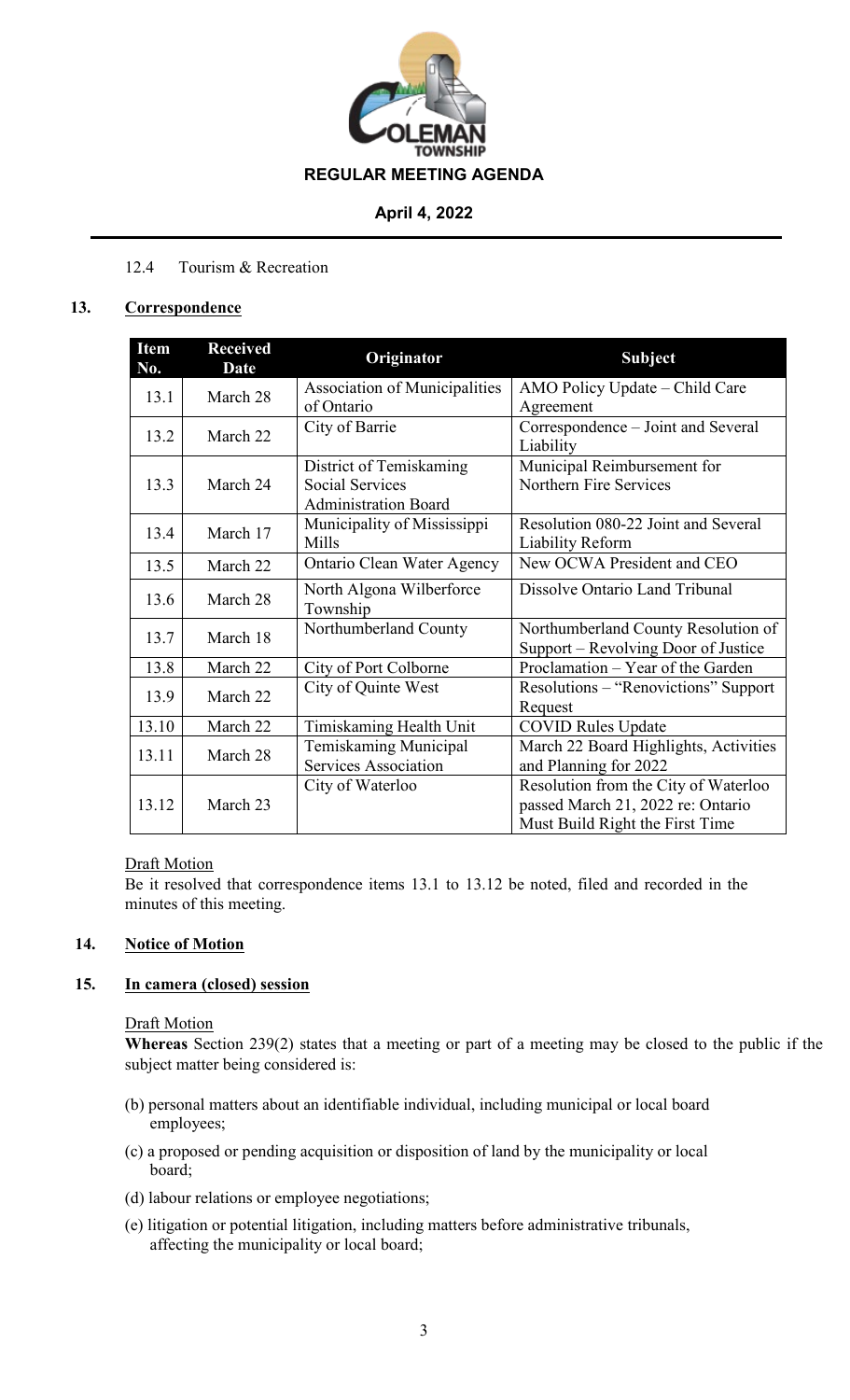

**Be it resolved that** Council agrees to convene in closed session at \_\_\_\_\_\_\_\_ p.m. to discuss the following matters:

- 1. Human Resources Update.
- 2. Chitaroni Litigation Update.

Draft Motion: **Be it resolved that** Council agrees to reconvene in open session at p.m. with/without a report.

#### **16. Confirmatory By-law**

#### Draft Motion

**Be it resolved that** By-Law No. 22-18 being a By-law to confirm certain proceedings of Council be read a first and second time.

#### Draft Motion

**Be it resolved that** By-Law No. 22-18 being a By-law to confirm certain proceedings of Council be read a third and final time and be passed and enacted.

### **17. Adjournment**

#### **Draft Motion**

|  |  |  |  | Be it resolved that this meeting do now adjourn at |  | p.m. |
|--|--|--|--|----------------------------------------------------|--|------|
|  |  |  |  |                                                    |  |      |

# **GENERAL ACCOUNTS**

| Payment#               | Vendor                                | Date          | Amount    |
|------------------------|---------------------------------------|---------------|-----------|
| <b>Computer Cheque</b> |                                       |               |           |
| 31298                  | Bell Mobility Inc.                    | 2022-03-31    | 272.33    |
| 31299                  | <b>Campsall Electric</b>              | 2022-03-31    | 122.70    |
| 31300                  | <b>CGIS Centre</b>                    | 2022-03-31    | 889.95    |
| 31301                  | <b>CIBC</b>                           | 2022-03-31    | 1,395.14  |
| 31302                  | <b>CRA Tax Certre</b>                 | 2022-03-31    | 23.01     |
| 31303                  | Dist Tim Social Services Ad Bd        | 2022-03-31    | 12,905.00 |
| 31304                  | Earlton-Tim Regional Airport          | 2022-03-31    | 5,551.00  |
| 31305                  | <b>Grant Fuels Inc.</b>               | 2022-03-31    | 3,217.68  |
| 31306                  | <b>Hearn Technology Services</b>      | 2022-03-31    | 323.19    |
| 31307                  | <b>Janix Janitorial Supplies</b>      | 2022-03-31    | 44.64     |
| 31308                  | <b>Lakeview Signs</b>                 | 2022-03-31    | 185.32    |
| 31309                  | MESSER CANADA INC., 15687             | 2022-03-31    | 130.87    |
| 31310                  | Minister of Finance - OPP             | 2022-03-31    | 9,726.00  |
|                        | Issued to: Minister of Finance        |               |           |
| 31311                  | <b>Municipal Property Assessment</b>  | 2022-03-31    | 7,045.97  |
| 31312                  | Northern Industrial & Environ.Supply  | 2022-03-31    | 774.05    |
| 31313                  | NorthernTel                           | 2022-03-31    | 429.95    |
| 31314                  | Ontera                                | 2022-03-31    | 27.87     |
| 31315                  | Pedersen Construction 2013 Inc.       | 2022-03-31    | 7,388.53  |
| 31316                  | <b>Purolator Inc.</b>                 | 2022-03-31    | 14.13     |
| 31317                  | <b>Reliance Home Comfort</b>          | 2022-03-31    | 62.43     |
| 31318                  | <b>Techknowledgy Office Pro</b>       | 2022-03-31    | 433.37    |
| 31319                  | <b>Timiskaming Health Unit</b>        | 2022-03-31    | 7,722.51  |
| 31320                  | <b>Tri-Town Automotive Ind Supply</b> | 2022-03-31    | 56.95     |
|                        | Total for Computer Cheque:            |               | 58,742.59 |
|                        |                                       | Total for AP: | 58,742.59 |
|                        |                                       |               |           |